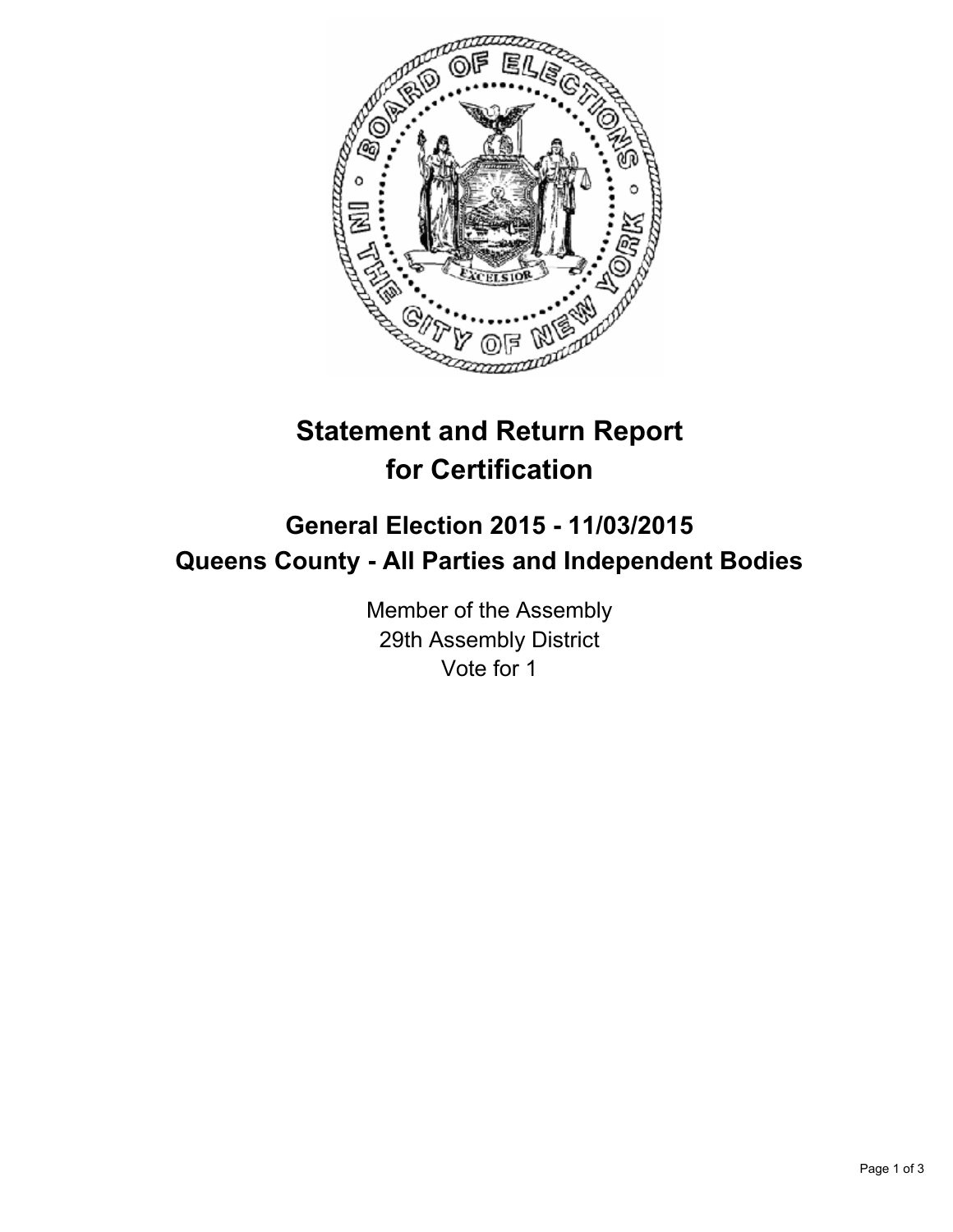

### **Assembly District 29**

| PUBLIC COUNTER                                           | 4,251          |
|----------------------------------------------------------|----------------|
| <b>EMERGENCY</b>                                         | 0              |
| ABSENTEE/MILITARY                                        | 242            |
| <b>AFFIDAVIT</b>                                         | 41             |
| <b>Total Ballots</b>                                     | 4,534          |
| Less - Inapplicable Federal/Special Presidential Ballots | 0              |
| <b>Total Applicable Ballots</b>                          | 4,534          |
| ALICIA L. HYNDMAN (DEMOCRATIC)                           | 4,045          |
| SCHERIE S. MURRAY (REPUBLICAN)                           | 281            |
| SCHERIE S. MURRAY (REFORM)                               | 31             |
| <b>BISHME ALLEN (WRITE-IN)</b>                           | 1              |
| CATHERINE E SAUNDERS (WRITE-IN)                          | $\mathbf{1}$   |
| <b>GENNAAL BROWN (WRITE-IN)</b>                          | 1              |
| JOHN W CRONIN (WRITE-IN)                                 | $\mathbf{1}$   |
| KANGELA MOORE (WRITE-IN)                                 | 1              |
| MONICA ENTZMINGER (WRITE-IN)                             | 1              |
| RUTH CAMPBELL (WRITE-IN)                                 | 3              |
| TERRYL DE MENDONCA (WRITE-IN)                            | 27             |
| TERRYL DEMENDONCA (WRITE-IN)                             | 1              |
| TERRYL DEMONDONCA (WRITE-IN)                             | $\overline{2}$ |
| TERRYL EBONY DE MENDONCA (WRITE-IN)                      | 20             |
| TERRYL EBONY DEMANDONCA (WRITE-IN)                       | $\mathbf{1}$   |
| TERRYL EBONY DEMENDONCA (WRITE-IN)                       | 7              |
| UNATTRIBUTABLE WRITE-IN (WRITE-IN)                       | 3              |
| UNCOUNTED WRITE-IN PER STATUTE (WRITE-IN)                | 1              |
| <b>Total Votes</b>                                       | 4,428          |
| Unrecorded                                               | 106            |